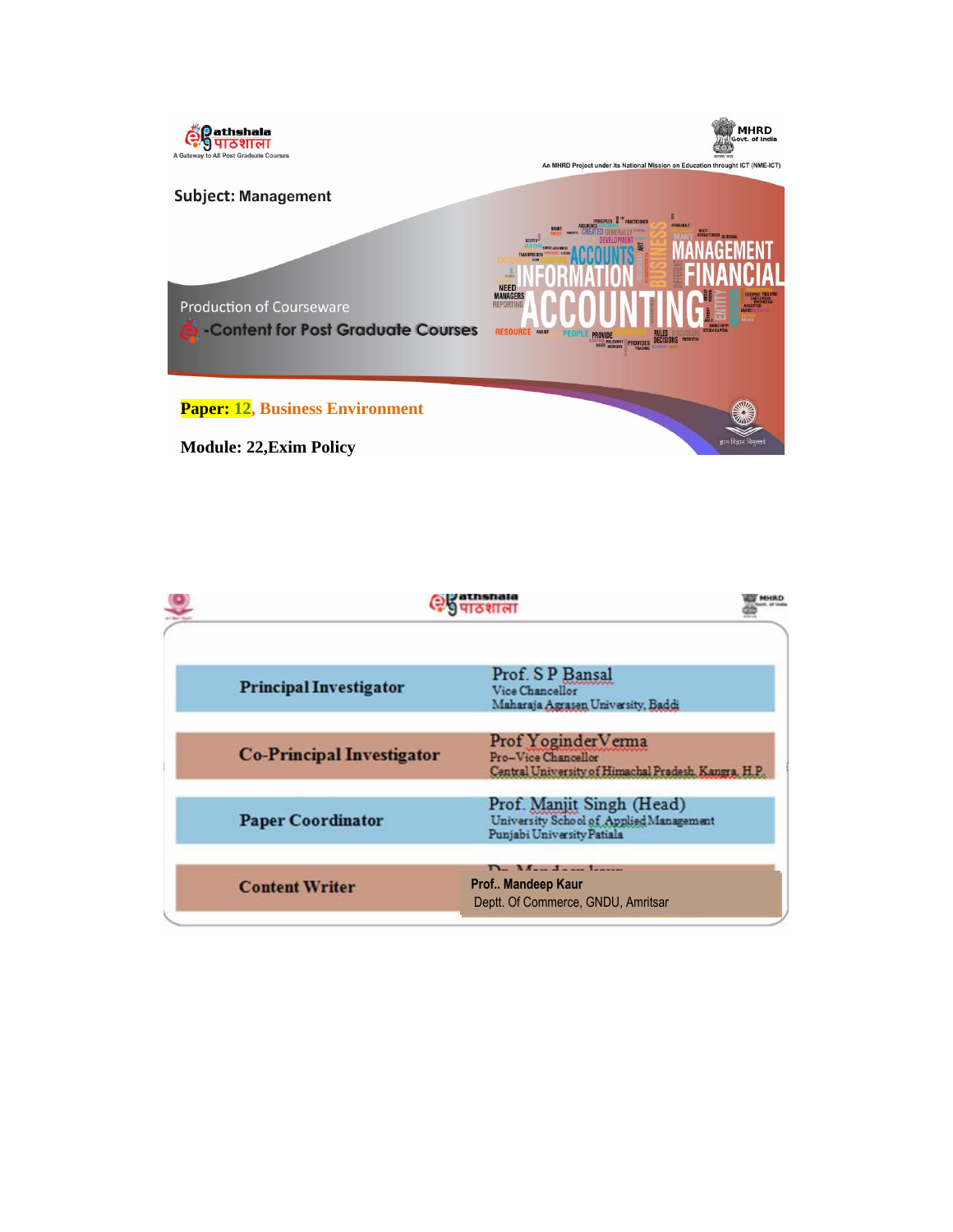| <b>Items</b>          | <b>Description of Module</b>                                             |
|-----------------------|--------------------------------------------------------------------------|
| <b>Subject Name</b>   | Management                                                               |
| <b>Paper Name</b>     | <b>Business Environment</b>                                              |
| <b>Module Title</b>   | Exim Policy                                                              |
| <b>Module Id</b>      | Module no.-22                                                            |
| <b>Pre-Requisites</b> | Basic knowledge about exports and imports                                |
| <b>Objectives</b>     | To study the meaning and various historical and current FTPs             |
| <b>Keywords</b>       | Foreign Trade Policy, EXIM Policy, Export promotion, Import substitution |

#### **QUADRANT-I**

|    | <b>Module 1: Meaning and Types of Economic System</b> |
|----|-------------------------------------------------------|
|    | 1. Learning Outcome                                   |
|    | 2. Introduction                                       |
|    | 3. History of India's FTPs                            |
|    | 4. Foreign Trade Policy: 2002-07                      |
|    | 5. Foreign Trade Policy: 2004-09                      |
| 6. | Foreign Trade Policy: 2009-14                         |
|    | 7. Foreign Trade Policy: 2015-20                      |

**Learning Outcome:** After completing this module the students will be able to:

- Understand the concept of Foreign Trade Policy
- Understand the features and objectives of different Trade Policies of India (pre and post the reform period)
- Critically evaluate the previous and current FTPs of India

#### **1. Introduction**

Meaning: 'Exim Policy or Foreign Trade Policy is a set of guidelines, terms and instructions, established by the Directorate General of Foreign Trade in/for matters related to the import and export of goods in/from India'

The [EXIM Policy of India c](http://www.eximguru.com/exim/dgft/exim-policy/2008/default.aspx)ontains several policy measures and related decisions taken by the government (central) in the sphere of imports and exports to/from the country. In addition, it also describes the various [export promotion measures,](http://www.eximguru.com/exim/dgft/exim-policy/2008/chapter_3_promotional_measures.aspx) policies and procedures related thereto. The Foreign Trade Policy is prepared and announced by the Central Government (Ministry of Commerce) of the country. India's Export Import Policy also known as Foreign Trade Policy, in general, aims at developing export potential, improving export performance, encouraging foreign trade and creating favorable balance of payments position.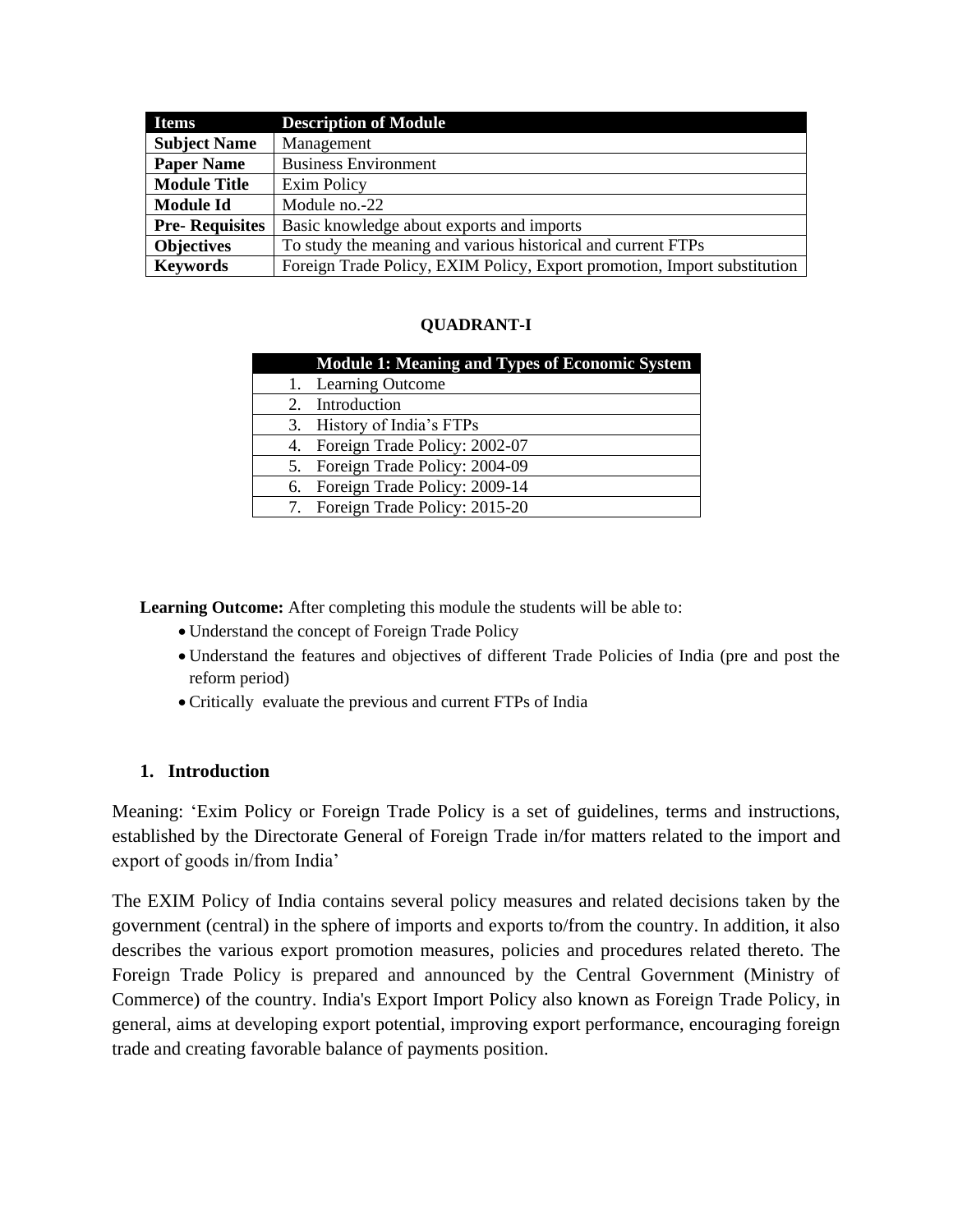The Directorate General of Foreign Trade is the chief governing body for the matters pertaining to such a policy. In addition the policy is steered according to the regulations stated in the Foreign Trade Development and Regulation Act. The current, Foreign Trade Act has replaced the earlier law in this regard, known as the imports and Exports (Control) Act 1947.

#### **2. History of EXIM Policy in India**

Whilst the trade policies during 1950s and 1960s were designed to lay emphasis **on self reliance**  and **self sufficiency** of the country; the policies during (and post) 1970s were driven by the objectives of **export led growth** and **increased efficiency** and **competitiveness.** In the year 1962, the Government of India appointed a special EXIM Committee to review the previous export import policies of the Government. Later, Mr. V. P. Singh, the then Commerce Minister announced the Exim Policy on the 12th of April, 1985. Initially, the EXIM Policy was introduced for the period of three years with main objective to boost the [export business](http://www.eximguru.com/exim/guides/how-to-export/default.aspx) in India. The trade policy, however during this period was of a restrictive sort. In this context, the year 1991 is considered as a 'watershed' as far as the trade sector of the country is concerned. It was in/during this year that the country evidenced massive trade liberalization measures and departed from the prevalent protectionist trade policies. The period, after the year 1991 is therefore considered as the post reform period. Major milestones in the progression from individual import and export policies to composite EXIM policies have been summarized in the chart below: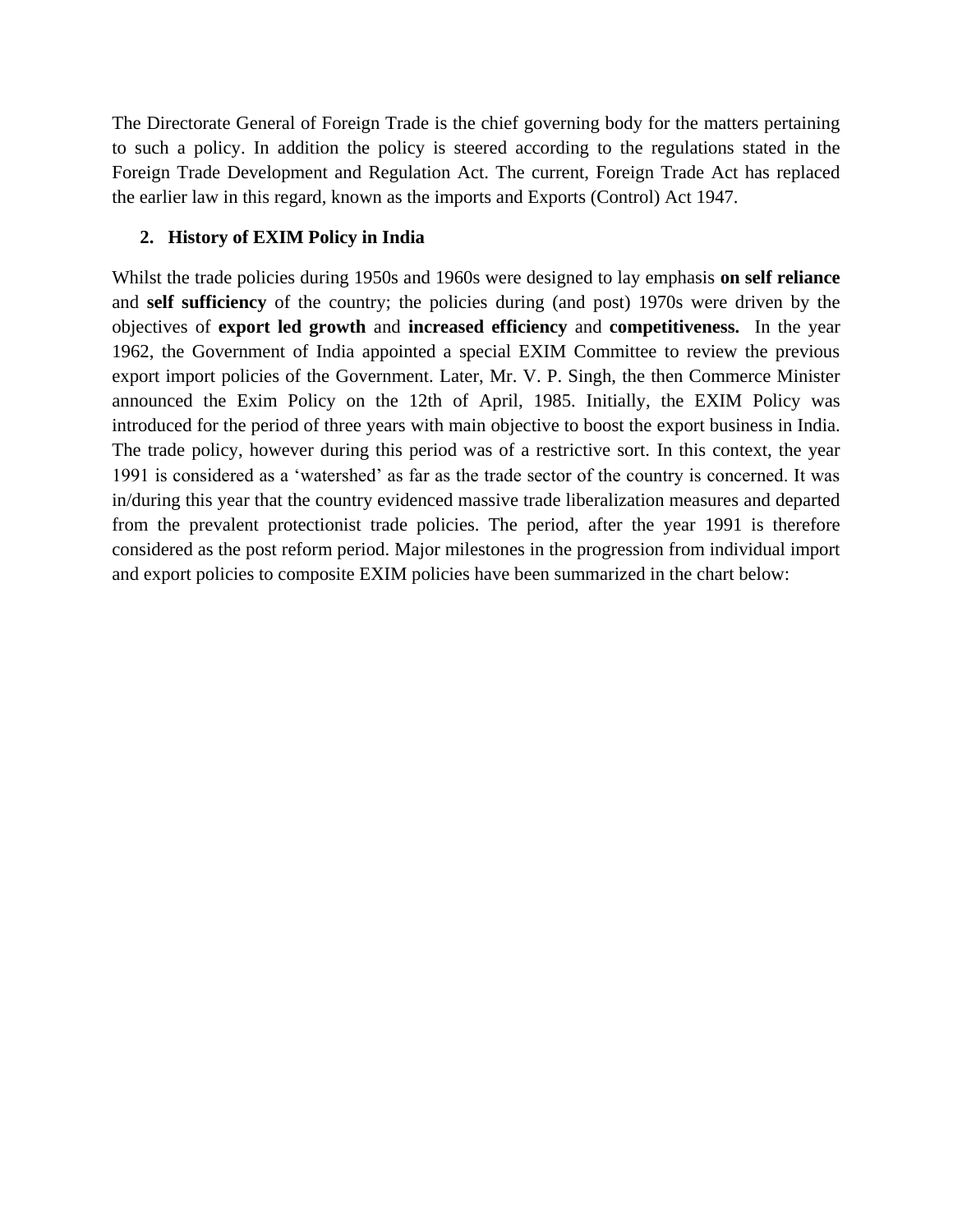| · Liberal export and import polices.                                                                                                                                                                                                                                          |
|-------------------------------------------------------------------------------------------------------------------------------------------------------------------------------------------------------------------------------------------------------------------------------|
| · Restrictive trade policies.<br>· Focus on measures to curb imports to further economic development.                                                                                                                                                                         |
| · Liberal Tade policies for EOUs<br>. Liberal import policies for the import of raw materials, capital goods, technology etc for EOUs                                                                                                                                         |
| · Joint EXIM policy introduced for the first time                                                                                                                                                                                                                             |
| • 'Watershed' of the trade sector<br>· Trade liberalization and departure from restrictions on trade                                                                                                                                                                          |
| · First five year tradepolicy (earlier tradepolicies had a three year time horizon)<br>· Focus was on stability of Indian exports                                                                                                                                             |
| · Second five yearly EXIM policy<br>· Focus was on reduction in export and import documents<br>. To make available best technology and raw materails to reach international quality standards                                                                                 |
| · Removal of quantitative restrictions<br>· 300 sensitive items kept under 'war room' watch<br>. Important agro and petroproducts to be import through state agencies.<br>· Major focus on agro exports<br>· FDI permitted in Special Economic Zone                           |
| • Third 5 year trade policy, announced by the then Union Minister , Murasoli Maran<br>· Shift from import liberalization to export promotion<br>· Focus on increasing international competitiveness of exporters                                                              |
| . The policy of 2002-07 got replaced in the year 2004 by the new foreign trade policy of 2004-09 by Congress, owing to a<br>change in government<br>· Focus on making foreign trade instrumental to growth<br>. To encourage imports on items essential for the EOUs and SEZs |
| . To arrest and reverse the declining trend in India's exports<br>. To double the export sof goods and services by 2014                                                                                                                                                       |
| • To make India a significant participant in World Trade by 2020<br>To increase the export of goods and services from \$465.9 billion in 2013-14 to \$900 billion in 2019-2020                                                                                                |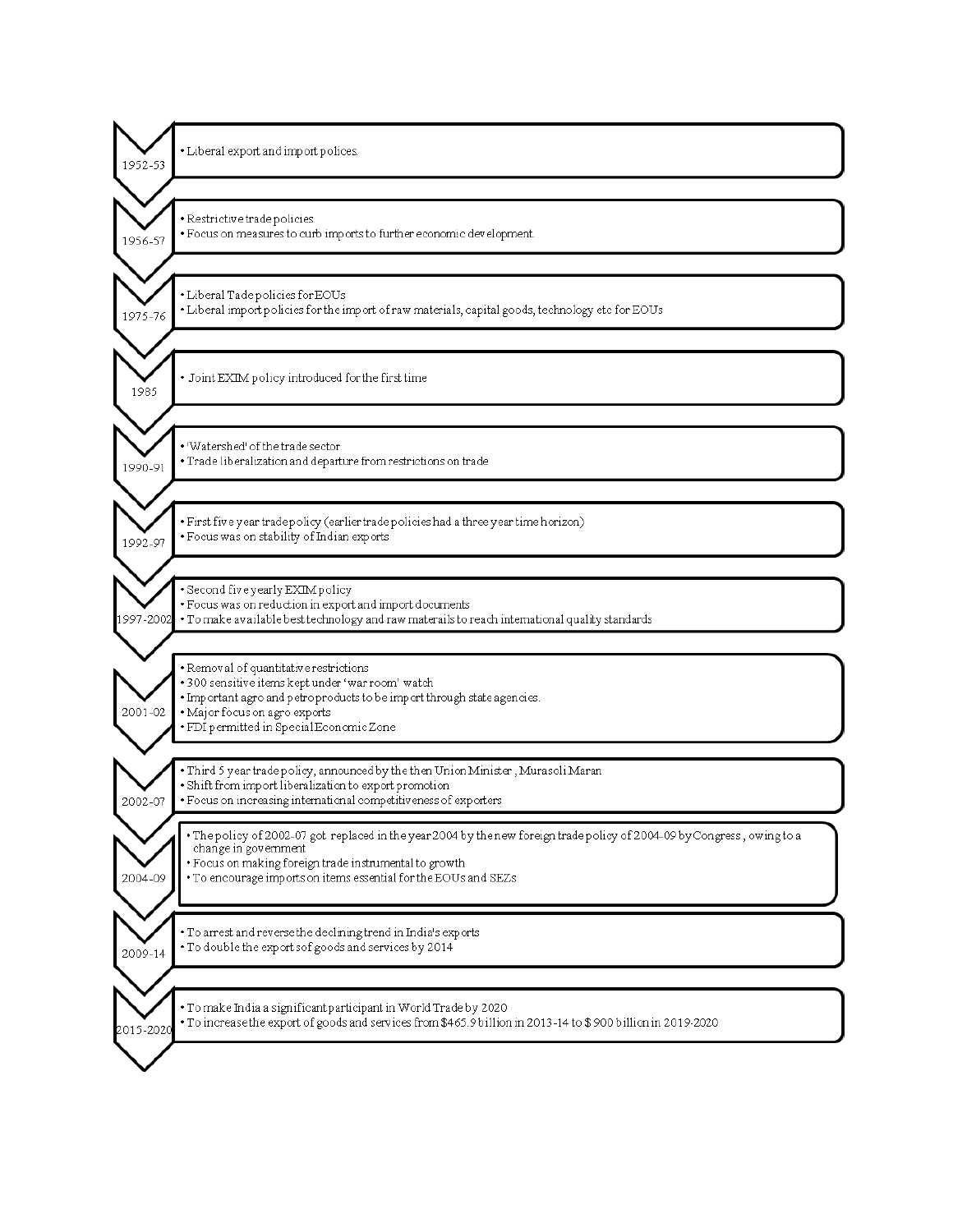With this backdrop, the trade policies of the country have been divided into the following phases:

**Phase I:** Import Restriction and Import Substitution (From 1950's to 1970s) **Phase II:** Export Promotion & Import Liberalization (From 1970s to 1990s) **Phase** III: Outward Orientation – (From 1990 onwards).

Phases I and II can be considered as the Pre Reform Period, and Phase III as the Post Reform Period.

## **2.1 FTPs in the Pre Reform Period (Phases I and II)**

Following can be considered as the areas of major focus of the Foreign Trade Policies in the pre reform era:

## **Import Substitution**

India entered into planned development era in 1950's. During that time, Import Substitution was a major element of India's trade and industrial policy. In 1950, India's share in the total world trade was 1.78%, which reduced to 0.6% in 1995. Import substitution was thrust upon to protect and promote indigenous industries.

## **Simplification of Import Licensing**

The very first committee to review and recommend the Import–Export policies and procedures in the country was the PC Alexander Committee (1978). This committee recommended simplification of the Import Licensing procedure and provided a framework involving a shift in the emphasis from "control" to "development".

# **Export Promotion**

Under the EOU (1981), several Export Oriented Units were set up. These were set up to offer benefits to the export houses, in order to boost the country's exports. Additionally, the Export and Import Bank of India (EXIM Bank) was set up in 1982. This bank, subsequently took over the operations of international financing of the IDBI.

# **Focus on Exports as Catalysts for Growth**

In the Trade Policy of 1985-88, some measures were taken based upon the recommendation of Abid Husain Committee (1984). This committee envisaged "Growth Led Exports, rather than Export Led Growth". The recommendation of this committee stressed upon the need for harmonizing the foreign trade policies with other domestic policies. Additionally, the Committee recommended announcement of foreign trade policies for longer terms.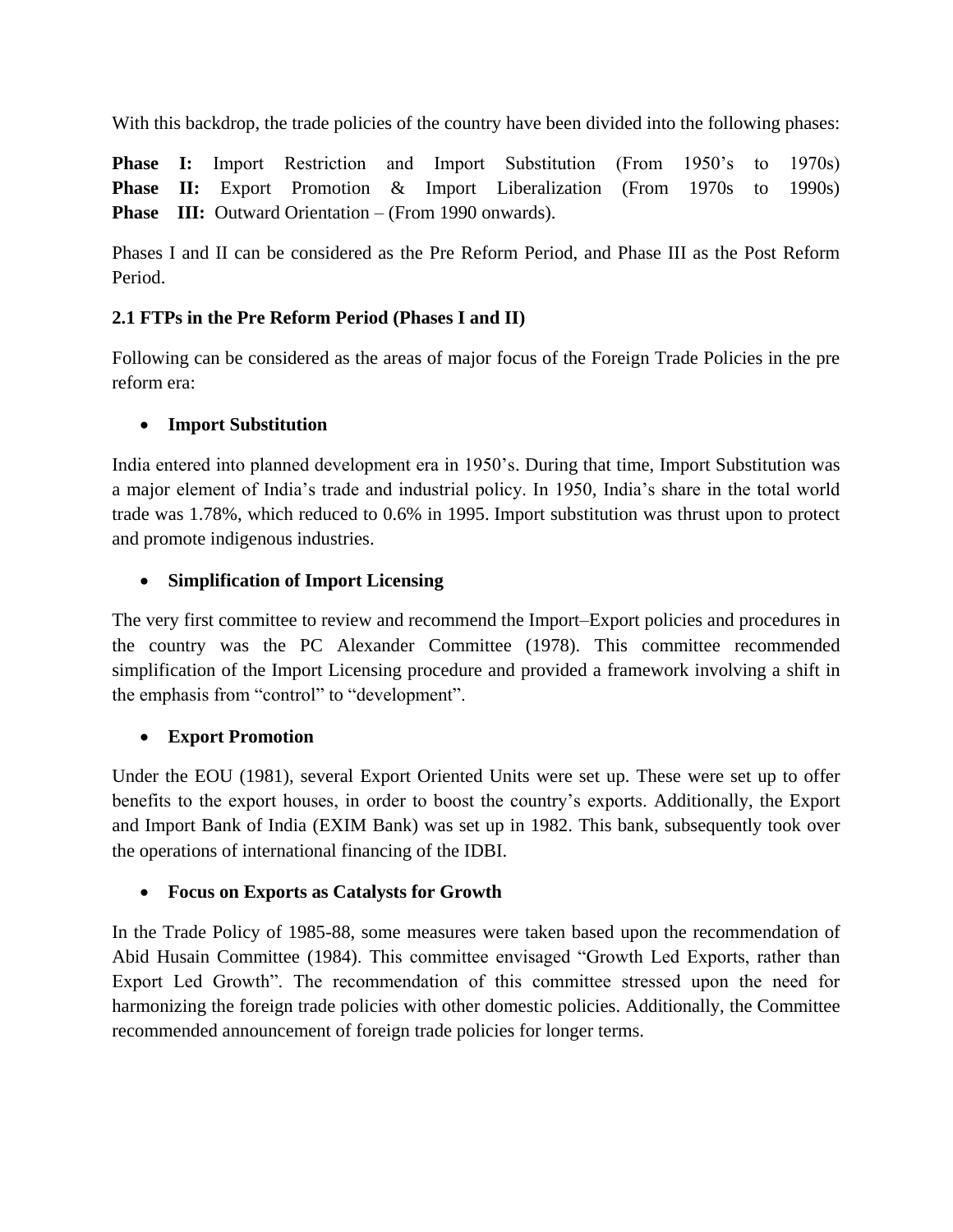Other Features of the pre reform FTPs included the following:

- Financial assistance to exporters
- Simplification of procedural formalities
- Minimization of the role of quantitative restrictions and reducing the tariff rates substantially.
- Import Liberalization
- Setting up of Export Processing Zones to push up exports (now SEZ)

## **2.2 Trade Policies in the Reform Period (Phase III: Post 1990s)**

Salient Features of the FTPs post the reform period include the following:

## **Freer Imports and Exports:**

Substantial simplification and liberalization was carried out in the reform period. During this period, the tariff line wise import policy was first announced on March 31, 1996. Subsequently, 6,161 tariff lines were made free. Also, in line with India's commitment to the WTO, quantitative restrictions on all import items were withdrawn.

### **Rationalization of Tariff Structure:**

Acting on the recommendations of the Chelliah Committee (1991), the Government, over the years, reduced the maximum rate of duty. More specifically, the Budget of 1993-94, reduced it from 110 per cent to 85 per cent. The successive Budgets reduced it further (in stages). The peak custom duty on non-agricultural goods (w.e.f. 1-3-2007) was also reduced to only 10 per cent.

## **Decanalisation:**

Earlier, public sector agencies used to canalize a large number of exports and imports in India. The supplementary trade policy, announced on August 13, 1991, reviewed these canalized items, and decanalised 16 export items and 20 import items. The 1992-97 policy decanalised imports of a number of items including newsprint, non-ferrous metals, natural rubber, intermediates and raw materials for fertilizers.

However, 8 items (petroleum products, fertilizers, edible oils, cereals, etc.) remained in the canalized list. Further, the Exim Policy of 2001-02, put 6 items (rice, wheat, maize, petrol, diesel and urea) in the special list. items were put under special list. As a result, imports of these items began to be allowed only through State trading agencies.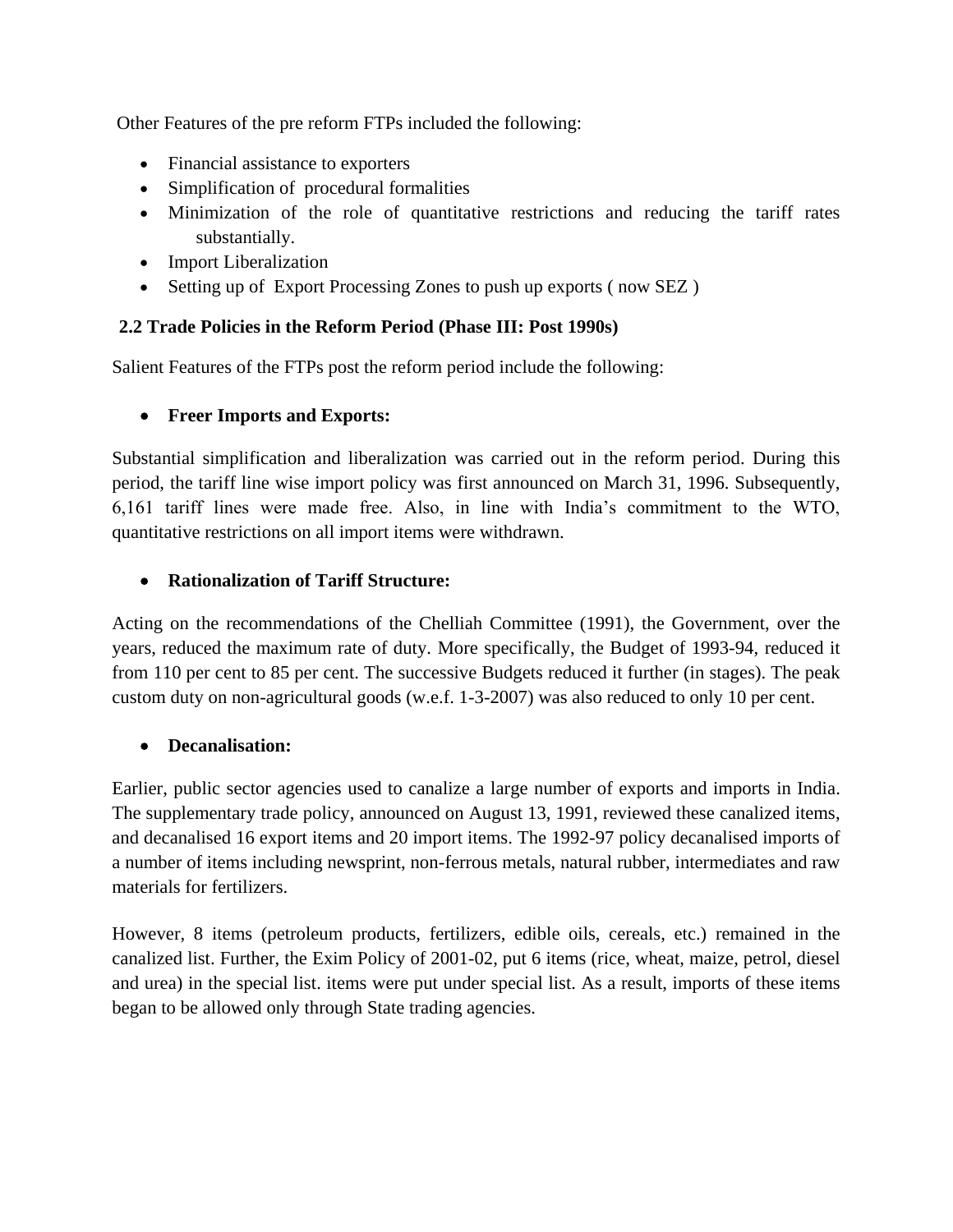## **Devaluation and Convertibility of Rupee on Current Account:**

The government made a two- step depreciation adjustment of 18-19 per cent in the exchange rate of the rupee on July 1 and July 3, 1991. This in turn was followed by the introduction of Liberal Exchange Rate Mechanism (LERMS: partial currency convertibility) in 1992-93; and further, full convertibility on the trade account in 1993-94, and full current account currency convertibility in August 1994.

Since then, substantial capital account liberalization measures have been announced. Currently, the exchange rate of the rupee is market-determined. Thus, exchange rate policy in India has evolved from the rupee being pegged to a market related system (since March 1993). The RBI however intervenes to check against speculative activities and to check excess volatility. The current exchange rate policy is therefore known as 'managed floating' policy.

### **Trading Houses:**

The 1991 policy allowed export houses and trading houses to import a wide range of items. The government also permitted the setting up of trading houses with 51 per cent foreign equity for the purpose of promoting exports.

The 1994-95 policy introduced a new category of trading houses called 'Super Star Trading Houses'. These houses were entitled to various benefits that included membership of apex consultative bodies concerned with trade policy and promotion, representation in important business delegations, special permission for overseas trading and special import licenses at enhanced rate.

The third supplementary FTP (2004-09), divided the export houses into five classes, namely, 'Export House', 'Star Export House', 'Trading House, Star Trading House' and 'Premium Trading House'. This stature was given to the exporters on reaching the export limits of Rs. 20, 100, 500, 2500 and 10,000 Crores respectively. These export houses were and continue to be granted a variety of export benefits by the government.

#### **Special Economic Zones:**

The Government of India, in the Export and Import Policy of March 31, 2000, announced setting up Special Economic Zones (SEZs) in the country to promote exports out of the country. As a corollary to this, the SEZs were/are to provide an internationally competitive and hassle-free environment for exports and are expected to give a boost to the country's exports.

Some of the distinctive features of these SEZ scheme are: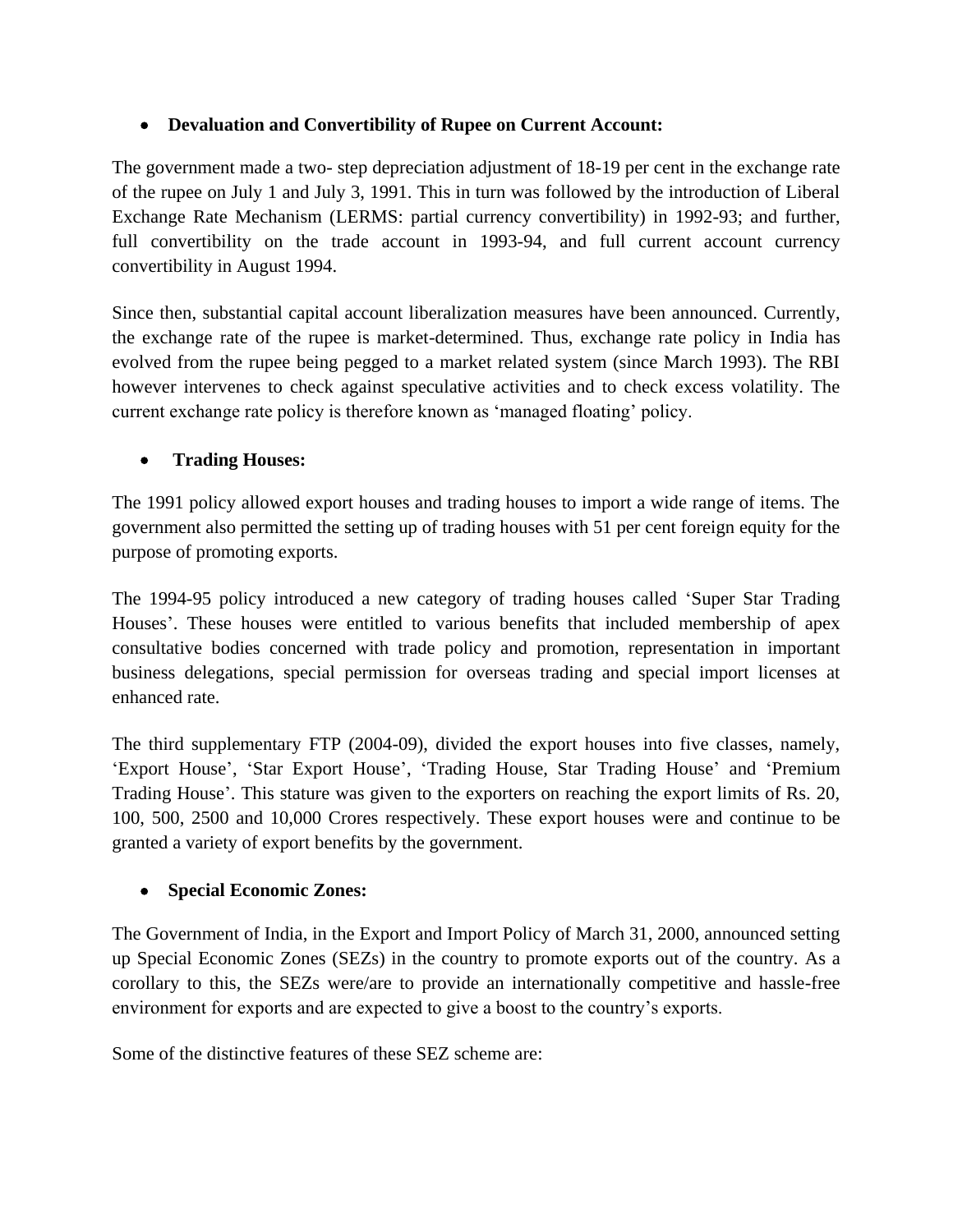- o A designated 'duty-free enclave' to be treated as foreign territory for trade operations and duties and tariffs;
- o Exemption from routine examination of export and import cargo by customs;
- o Full duty sale in domestic market on
- o Duty-free goods to be utilized within a period of 5 years;
- o Permission to subcontracting production processes for all sectors
- o 100 per cent foreign direct investment through automatic route in the manufacturing sector
- $\circ$  100 per cent income tax exemption for 5 years and 50 per cent for 2 years thereafter and 50 per cent of the ploughed back profit for the next 3 years;
- o Permission for external commercial borrowing through automatic route

#### **EOU Scheme:**

The scheme has been aiming to provide the export units, wide options in locations for sourcing of raw materials, ports of export, hinterland facilities, availability of technological skills, existence of an industrial base and the need for a larger area of land for the project. The EOUs have although, put up their own infrastructure.

### **Agriculture Export Zones:**

In order to give primacy to promotion of agricultural exports, the Exim Policy of 2001 introduced the concept of Agra- Export Zones. These zones were set to effect a reorganization of export efforts on the basis of specific products and geographical areas.

The focus of the scheme was to provide for a cluster approach for identification of the potential products, the region of their growth, and adoption of an end-to-end approach of integration of the entire production process. These zones were to have the state-of-the-art services such as pre-post harvest treatment and operations, plant protection systems, and research and development for the processing, packaging, storage functions.

#### **Market Access Initiative Scheme:**

The Market Access Initiative Scheme was launched in 2001- 02. It was introduced for the purpose of undertaking marketing promotion efforts abroad. The scheme attempted to provide in- depth market studies for select products in chosen countries to generate data for promotion of exports from India. It also helped to assist in promotion of Indian products and Indian brands in the international market by display through showrooms and warehouses set up in rental premises by identified exporters, display in identified leading departmental stores, exhibitions, trade fairs, etc.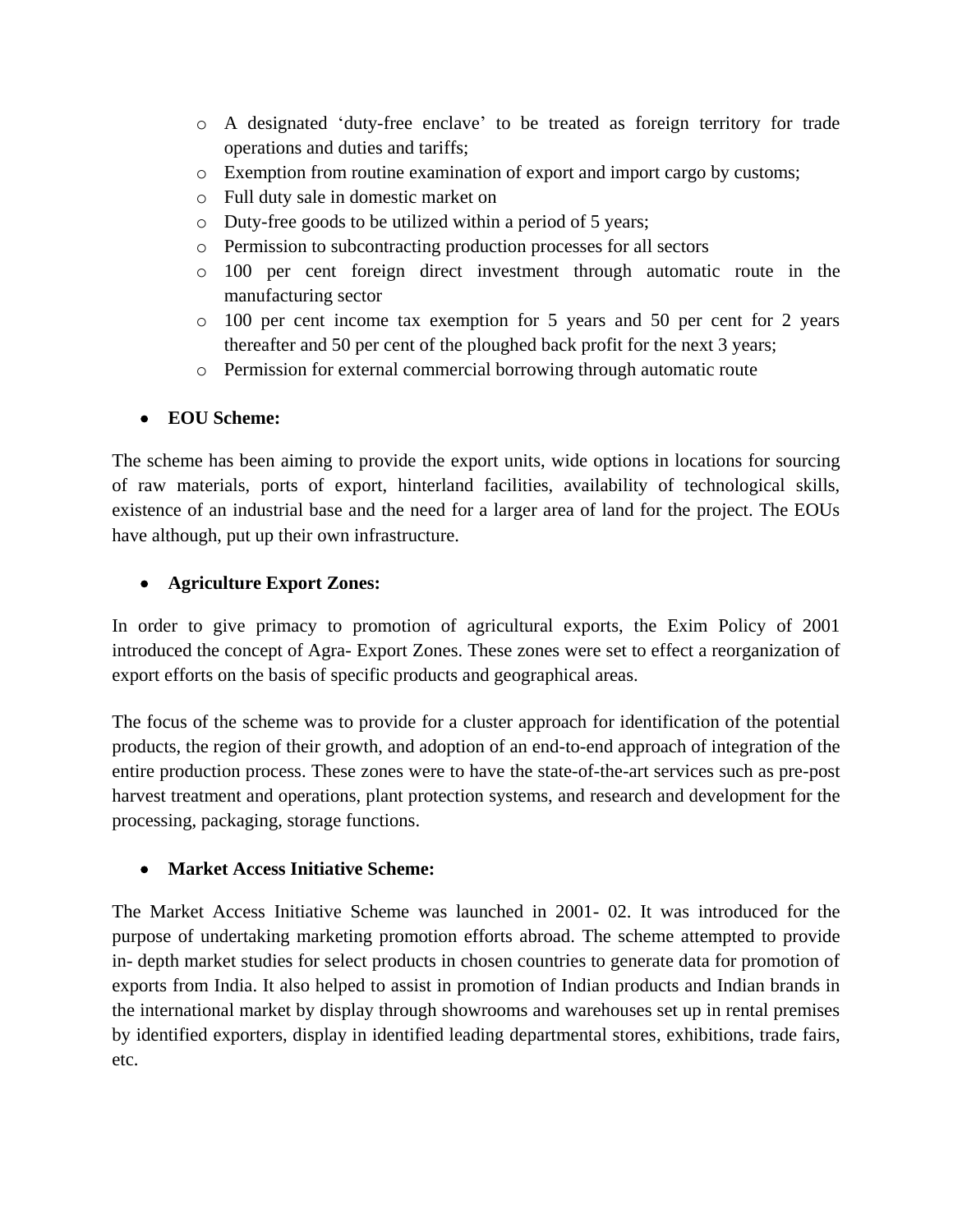#### **Focus on Service Exports:**

The amended Export-Import Policy, 2002-07, announced on March 31, 2003, specifically emphasized on the exports of services as an engine of growth. Accordingly, it announced a number of measures for the promotion of exports of services. For instance, under this scheme, import of consumables, office and professional equipment, spares and furniture was allowed up to 10 per cent of the average foreign exchange export.

## **Concessions and Exemptions:**

A large number of tax benefits and exemptions were granted during the 1990s to liberalize imports and promote exports. The policy thus, Exim Policy 1992-97 and Exim Policy 1997-2002 served as the basis for such concessions.

These policies, in turn, were reviewed and modified on an annual basis in the Exim policies announced every year. Successive annual Union Budgets also extended a number of tax benefits and exemptions to the exporters. These included reduction in the peak rate of customs duty to 15 per cent; significant reduction in duty rates for critical inputs for the Information Technology sector; grant of concessions for building infrastructure by way of 10-years tax holiday to the developers of SEZs etc. additionally, a number of tax benefits were also announced for the three integral parts of the 'convergence revolution' the Information Technology sector, the Telecommunication sector, and the Entertainment industry.

## **2.2.1Critical Evaluation of the Trade Policies in the Reform Period**

With the sweeping process of liberalization, the new Trade Policy brought about paradigm shifts in trade openness of the country. The openness however changed the orientation from being 'inward' to 'outward'. Whilst the export business of the country thrived on one hand, reductions in the import duty hampered the indigenous industries to quiet an extent. This reduced the relative importance of the home market. The New Trade Policy can therefore be critiqued on the following grounds.

## **Decline in Relative Importance to Home Market**

The policy of liberalization attempted to reduce the import duties. This in turn lessened the degree of protection to the Indian industries. For a developing country like India, sustained industrialization is important and should be sustained through internal industrialization. An appropriate strategy should attempt to strike a balance between import substitution and export promotion. The new trade policy, while, managed to give a tremendous boost to the exports of the country; it however failed to protect the internal industries.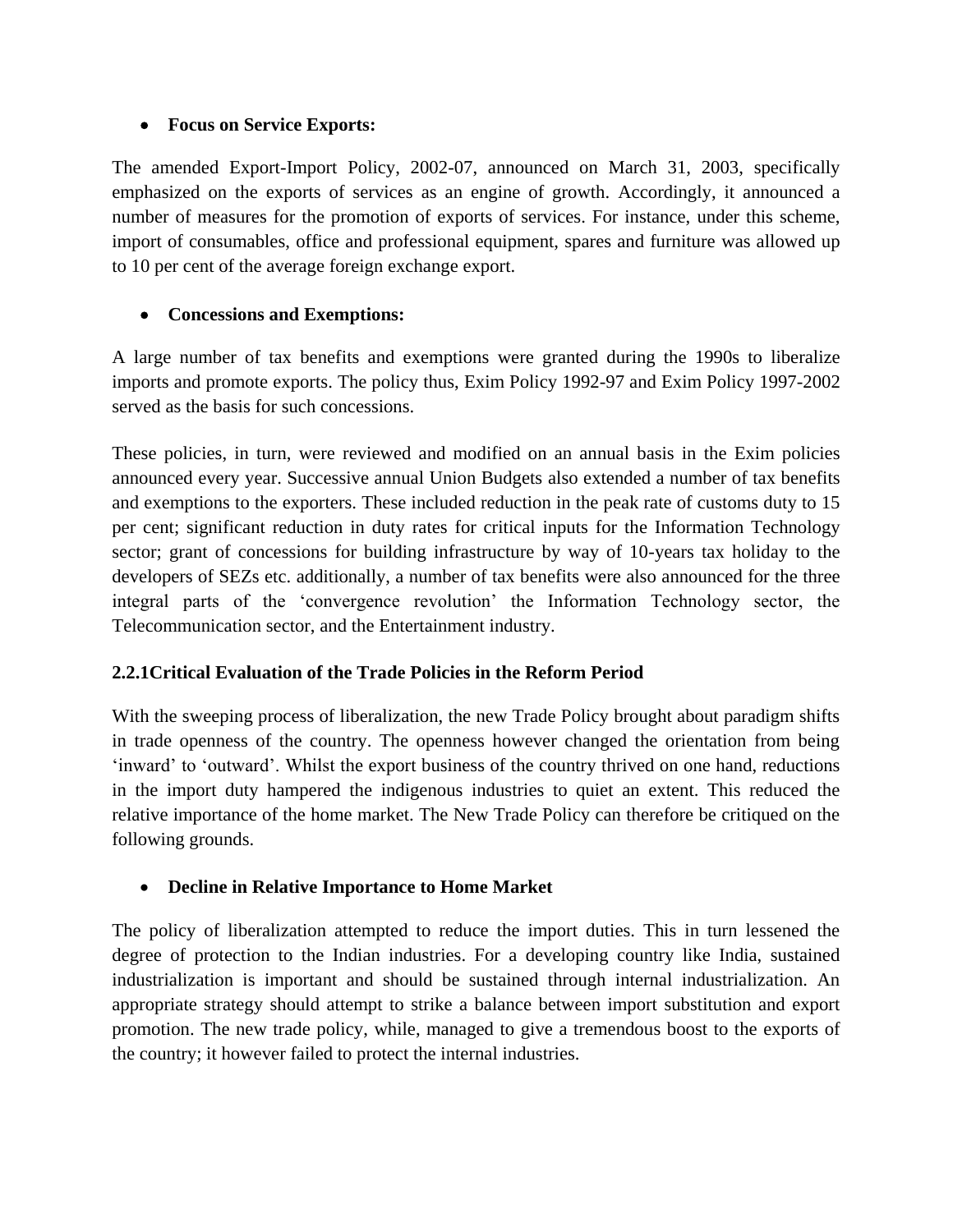### **Failure in adequate adoption of Technology**

It has been argued that the market structure and policy structure has still not been able to provide the necessary environment for the absorption of the imported technology. Such technologies should try to augment the pace of development of the indigenous industries. The government has, however failed to strategize, and provide a policy regime for the same.

The next section aims to discuss individually the five year composite EXIM policies of the country, introduced in and after the year 2002 (the period marking shift in the orientation of EXIM policies from import liberalization to export promotion).

### **3. Foreign Trade Policy (2002-2007)**

The foreign trade policy of 2002-07 was the first trade composite trade policy, drafted for a period of five years. The policy was announced on  $31<sup>st</sup>$  March, 2002, and marked a shift from the focus on 'liberalization' to 'export promotion'. Various objectives of the trade policy were:

- $\bullet$  To increase the country's share in the world trade from 0.67 per cent in 2002 to 1 per cent in 2007
- To increase the growth rate in exports to 12.4 per cent per annum
- To allow liberal import of technology
- To remove quantitative restrictions on exports
- To set up abroad 'Business Centers' for the benefit of Indian exporters

#### **3.1 Measures/ Features**

- **Facilities for the Agriculture Sector:** The following measures were proposed to be adopted to boost the agri exports of the country:
	- o To remove all quantitative restrictions on exports.
	- o To set up 32 Agri- export zones.
	- o To make available transport subsidy to allow for diversification of agricultural exports.
	- o To liberalize restrictions on the packing of agricultural products.
- **Benefits to Small, Cottage and Handicraft Industries: For this sector,** the following measures were proposed to be adopted:
	- o To give technological support for up gradation of technology to the export oriented units in this sector.
	- o To entitle the status of an Export House on reaching the export performance of 5 crore against 15 crore for others.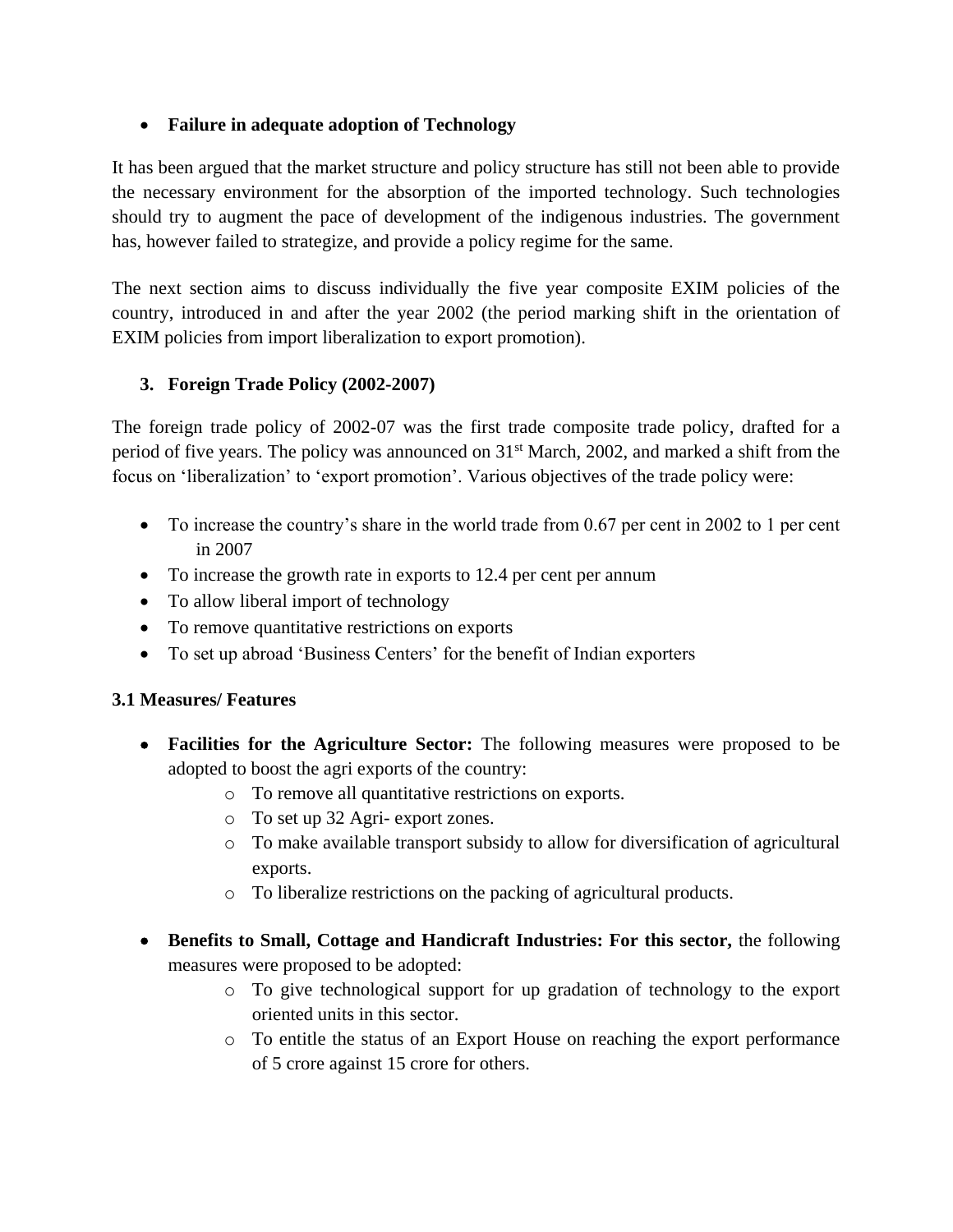- o To make these unites eligible for the benefits and tax concessions, as available to the Export Houses, on reaching the aforesaid export target.
- o To remove export obligations on this sector.
- o Tripura for hosiery, Ludhiana for woolens, and Panipat for blankets were notified as towns for excellence. The policy proposed to offer special infrastructure facilities and help centers to these towns.
- **Facilities to SEZs: For the SEZs, the following measures were proposed to be adopted:**
	- o To allow Offshore Banking Units (OBUs) in SEZs.
	- o To allow units in SEZ to undertake hedging of commodity price risks provided such transactions are undertaken by the units on stand-alone basis.
	- o To permit External Commercial Borrowings (ECBs) for a tenure of less than three years in SEZs.

#### **Trust Based Measures**

Following measures were adopted to win the trust of the exporters for facilitation and promotion of the country's exports:

- o Liberalization of Import/Export of samples for encouraging product up gradation.
- o Penal interest rate for bonafide defaults brought down from 24% to 15%.
- o Cancellation of penalty for non-realization of export proceeds in respect of cases covered by ECGC insurance package.
- o Simplification of procedures for advance licensing

#### **Industry wise Measures**

- o To remove all textile package restrictions by 2005
- o To abolish import duty on diamonds
- o To liberalize import of gold and silver
- o To exempt from custom duty and export obligations, the units set up in the Electronic Hardware Technology Park

#### **Duty Neutralization Measures**

The policy proposed to offer duty neutralization measures to promote exports. These were:

o Duty Free Entitlement Certificate: The certificate was meant to allow duty free import of raw materials for exporters.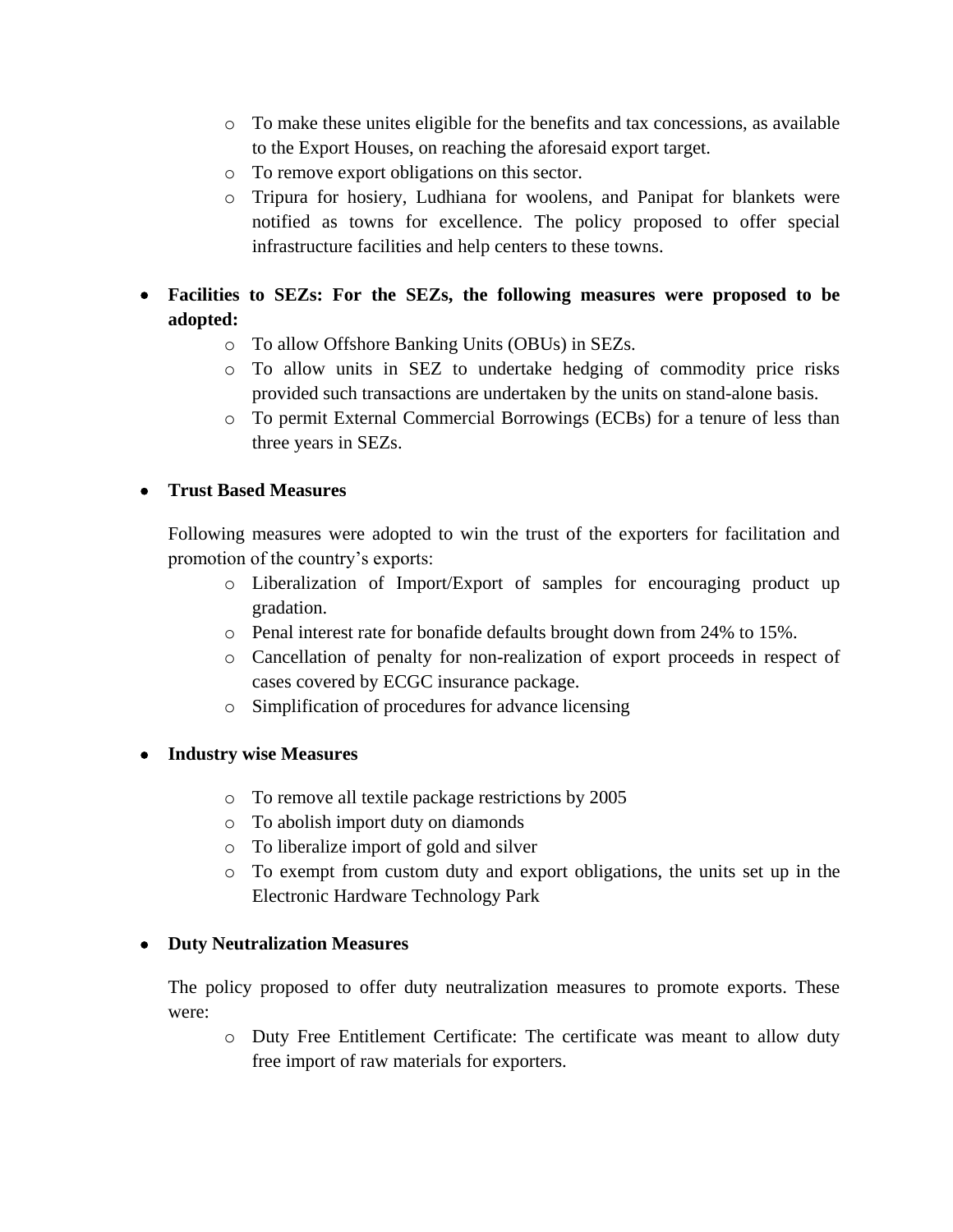- o Duty Entitlement Passbook: The policy aimed to provide duty credit to exporters in the pass book maintained for it. The credit could be utilized for the import of machinery/ products by the exporters without making payment for the import duty.
- o Export Promotion Capital Goods Scheme: Under this scheme, the import of capital goods was to be made duty free, if it resulted in the export of a specified amount and within a specified time**.**
- **Growth Promotion Measures:** Following measure were adopted to accelerate the pace of economic growth in the country:
	- **Strategic Package for Status Holder:** The following new/ special facilities were entitled to the status holders:
	- o License/Certificate/Permissions and Customs clearances for both imports and exports on self-declaration basis.
	- o Availability of finance on priority finance for medium and long term capital requirement
	- o Exemption from compulsory negotiation of documents through banks. The remittance, would, however, be only received through bank networks
	- o 100% retention of foreign exchange in Exchange Earners' Foreign Currency (EEFC) account;
	- o Extension in the period of repatriation from 180 days to 360 days.
	- **Neutralization of high fuel costs**: In order to enhance competitiveness of the exports, fuel costs were rebated in Standard Input Output Norms (SIONs) for all export products. The value of fuel to be permitted as a percentage of FOB value of exports for various product groups was as under:

| <b>Product Group</b>                                            | Value of fuel as a percentage of FOB value<br>of exports |  |  |  |
|-----------------------------------------------------------------|----------------------------------------------------------|--|--|--|
| Bulk Drug and Drug Intermediates                                | 5%                                                       |  |  |  |
| Dye and Dye Intermediates                                       | 4%                                                       |  |  |  |
| Glass                                                           | 5%                                                       |  |  |  |
| Ceramic Products                                                | 5%                                                       |  |  |  |
| Paper made from wood pulp/waste paper                           | 5%                                                       |  |  |  |
| Pesticides (Technical)/ Pesticides formulation from Basic Stage | 5%                                                       |  |  |  |

#### **Table 1: Product Wise Value of Fuel as a Percentage of FOB**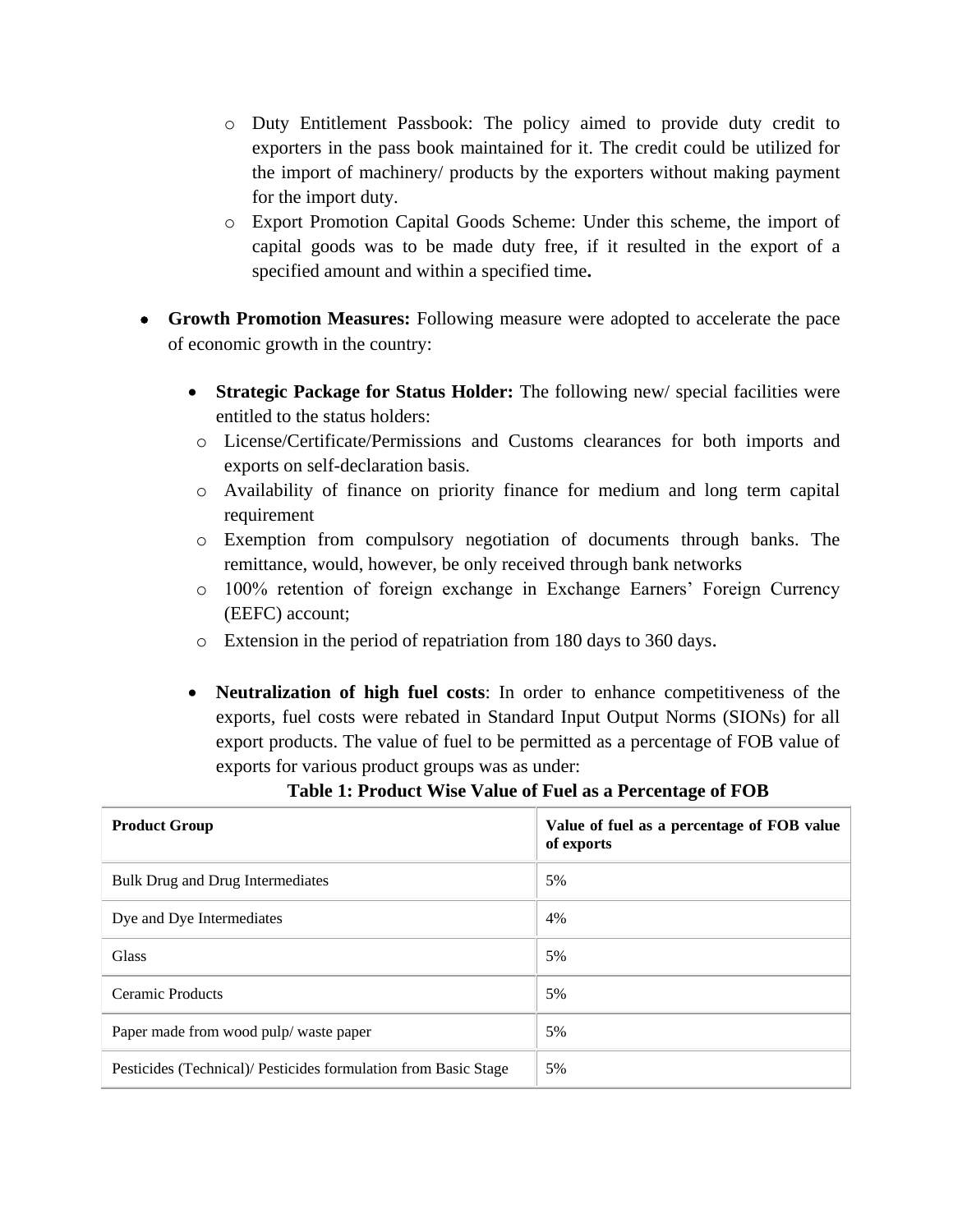| Refractory items                                                             | 7% |
|------------------------------------------------------------------------------|----|
| Ferrous engineering products manufactured though forging/<br>casting process | 7% |
| Non ferrous basic metal                                                      | 4% |
| Plastic and plastic products from basic/monomer stage                        | 5% |
| Fibre to yarn                                                                | 4% |
| Yarn to fabric/ madeups/ garments                                            | 3% |
| Fibre to fabric/ madeups/ garments                                           | 7% |

- Diversification of markets: Business Centers were proposed to be set up abroad under this policy. The Business Centers would help to find business avenues for the exporters abroad.
- **Special benefits to the North Eastern States, Sikkim and Jammu & Kashmir:**  Transport subsidy for exports was proposed to be given to units located in North East, Sikkim and Jammu & Kashmir so as to offset the disadvantage of being far from ports.

# **3.2 Evaluation**

The EXIM policy of 2002-07 was characterized by the following merits:

- Comprehensiveness
- Boost to agricultural exports
- Boost to the cottage and small scale industries
- Export promotion
- Facilities for technology up gradation
- Procedural simplification
- Neutralization of duty
- Setting up of business centers
- Diversification of business
- Focus of export led growth

Thus, all in all, the policy was export friendly in nature however, owing to a change in government from NDA to Congress, the policy was revisited and a new EXIM policy was announced in the year 2004. The new EXIM policy was targeted for a period of five years from 2004 to 2009, and attempted to overrule the existing FTP.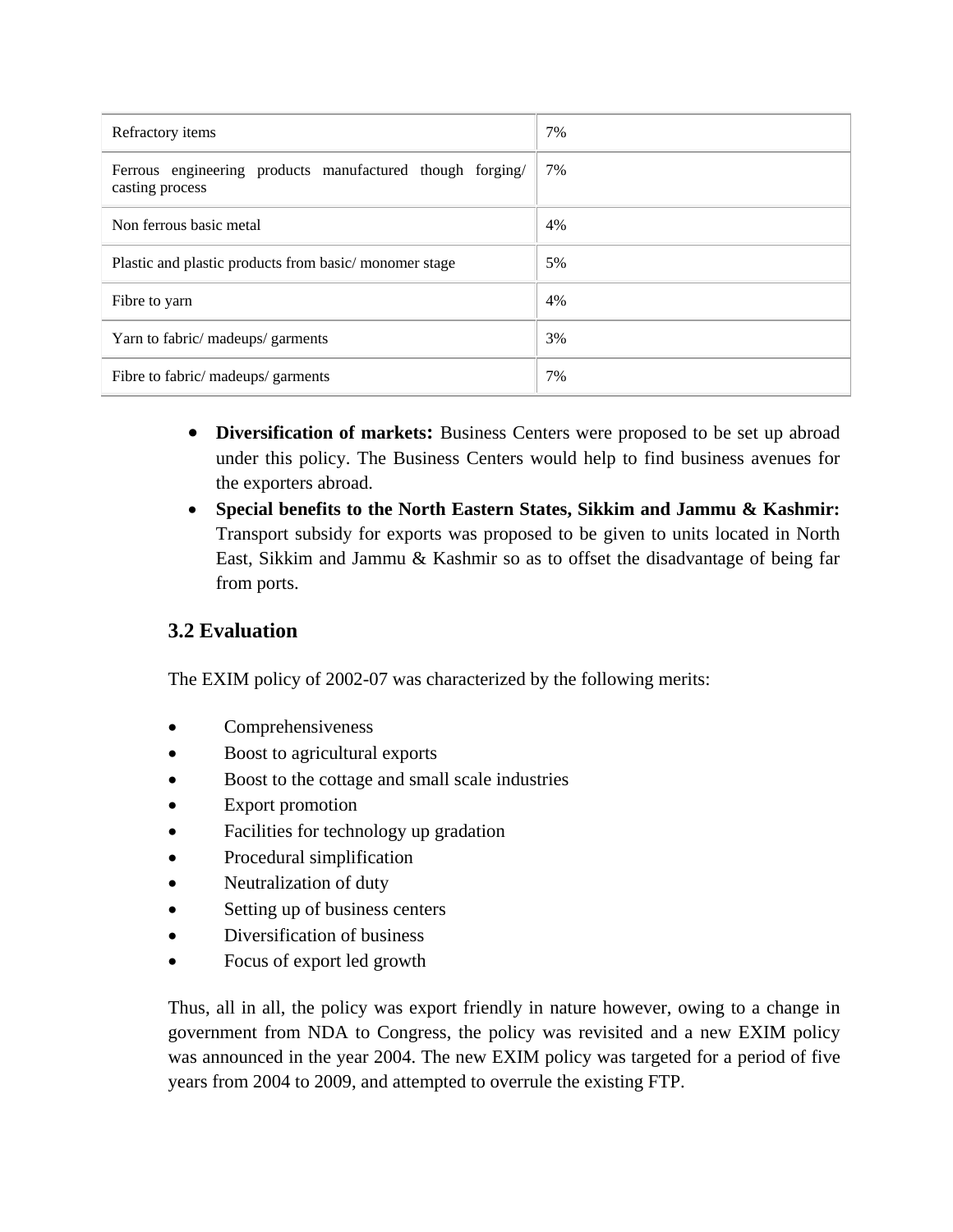### **4. Foreign Trade Policy (2004-09)**

## **4.1 The objective of the New Foreign Trade Policy announced on 31st August 2004, were as follows:**

- To double India's percentage share of global merchandise trade by 2009. India's share in Foreign Trade between 2003-2004 was 0.8%; the target in this policy was set to achieve 1.5% share in world trade by 2009.
- To act as an effective instrument of economic growth by giving a thrust to employment generation, especially in semi-urban and rural areas.

### **4.2 Measures/ Features**

- **Measures for the Agriculture Sector**: A new scheme called Vishesh Krishi Upaj Yojana was introduced to up-pace the exports of fruits, vegetables, flowers, minor forest produce and their value added products. Also, capital goods imported under EPCG for agriculture were permitted to be installed anywhere in the Agri Export Zone. In addition to these, the import of seeds, bulbs, tubers and planting material was liberalized, and so was the export of plant portions, derivatives and extracts.
- **Measures for the Gems & Jewelry Business:** Duty free import of consumables for metals other than gold and platinum was proposed to be allowed up to 2% of FOB value. Additionally, duty free re-import entitlement for rejected jewelry was to be allowed up to 2% of FOB value of exports. The limit for the duty free import of commercial samples of jewelry increased to Rs.1 lakh.
- **Handlooms & Handicrafts Sector:** Duty free import of trimmings and embellishments for Handlooms & Handicrafts sectors was increased to 5% of FOB value of exports. Handicraft Export Promotion Council was authorized to import trimmings, embellishments and samples for small manufacturers. A new Handicraft Special Economic Zone was also proposed to be established.
- **Leather & Footwear Sector:** Duty free import of specified items for leather sector was increased to 5% of FOB value of exports. Also, machinery and equipment for Effluent Treatment Plants for leather industry was proposed to be exempted from Customs Duty.
- Export Promotion Schemes
- **Target Plus**: A new scheme to accelerate growth of exports called 'Target Plus' was introduced. Under this scheme, exporters who had achieved a quantum growth in exports were to be entitled to a duty free credit based on incremental exports substantially higher than the general actual export target fixed.
- **Vishesh Krishi Upaj Yojana**: Another scheme called Vishesh Krishi Upaj Yojana (Special Agricultural Produce Scheme) was introduced to boost exports of fruits, vegetables, flowers, minor forest produce and their value added products. Exports of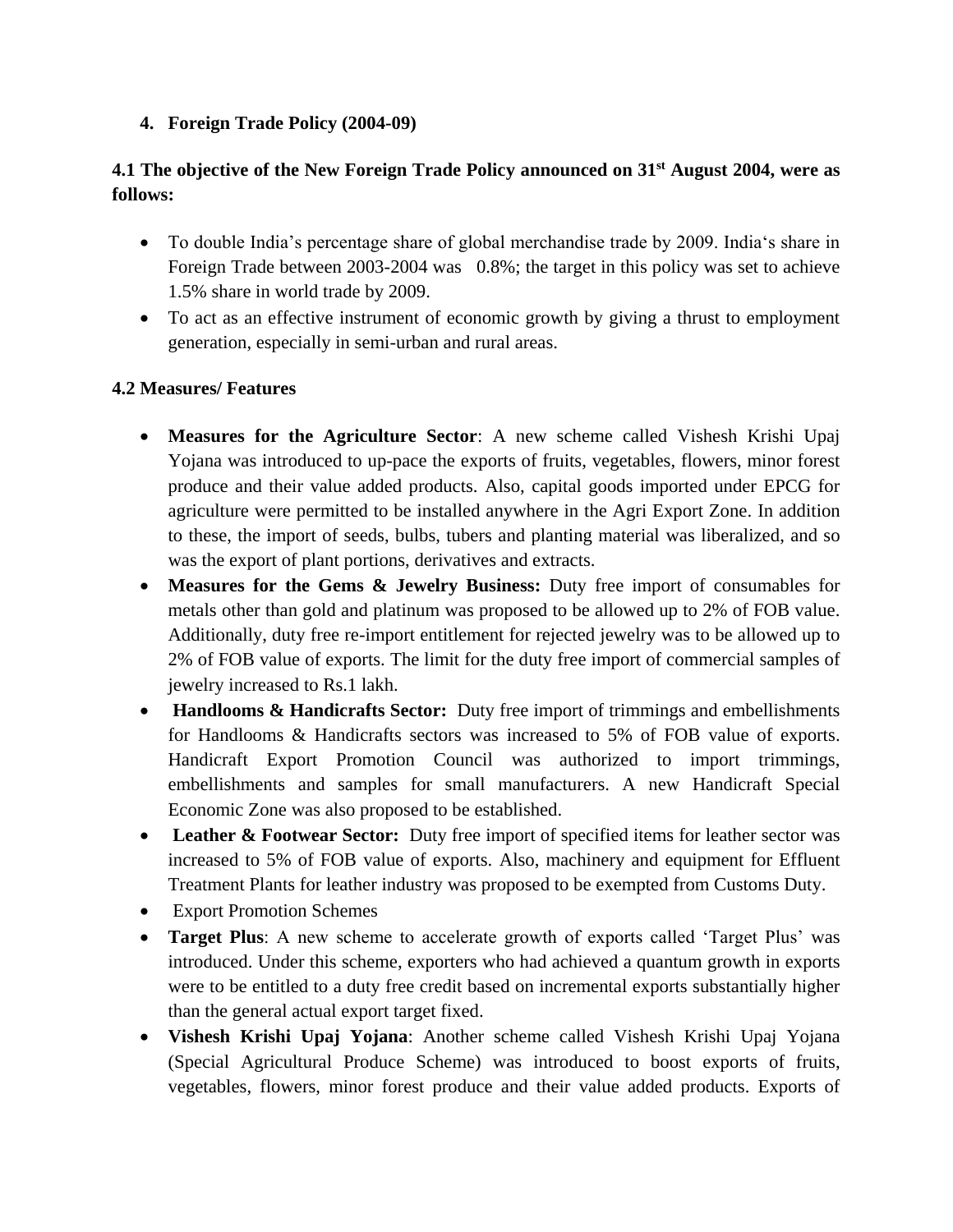these products were to qualify for duty free credit entitlement equivalent to 5% of FOB value of exports.

- **Served from India Scheme:** To accelerate growth in export of services so as to create a powerful and unique 'Served from India' brand instantly recognized and respected the world over, the earlier DFEC scheme for services was revamped and re-cast into the 'Served from India' scheme. Individual service providers who earn foreign exchange of at least Rs.5 lakh, and other service providers who earn foreign exchange of at least Rs.10 lakh were considered eligible for a duty credit entitlement of 10% of total foreign exchange earned by them. In the case of stand-alone restaurants, the entitlement was to be 20%; it was to be 5 % for hotels and restraints.
- **EPCG:** Additional flexibility for fulfillment of export obligation under EPCG scheme was offered to reduce difficulties of exporters of goods and services. Also, technological up gradation under EPCG scheme was facilitated and incentivized. Transfer of capital goods to group companies and managed hotels was also permitted under EPCG.
- **New Status Holder Categorization:** A new rationalized scheme of categorization of status holders as Star Export Houses was introduced as under:

| <b>Export House</b>       | Amount of Average Annual Exports (Rs in<br>Crores) |
|---------------------------|----------------------------------------------------|
| 1 Star Export House       | 25                                                 |
| 2 Star Export House       | 100                                                |
| 3 Star Export House       | 500                                                |
| 4 Star Export House       | 1500                                               |
| 5 Star Export House       | 5000                                               |
| Premier Star Export House | 7500                                               |

|  |  | Table 2: Categorization of Status Holders as Star Export Houses |  |  |
|--|--|-----------------------------------------------------------------|--|--|
|  |  |                                                                 |  |  |

- **Export Oriented Units:** EOUs were offered exemption from Service Tax in proportion to their exported goods and services. Additionally, they were permitted to retain 100% of export earnings in EEFC accounts. They were also allowed 100 per cent duty free import of raw materials and capital goods.
- **Setting up of Bio Technology Parks**: On the lines of the IT parks, Bio- Tech parks were proposed to be set up under this policy. All incentives, as offered to EOUs were to be offered to the units set up in these parks.
- **Free Trade and Warehousing Zone (FTWZs) Scheme**: A new scheme to establish Free Trade and Warehousing Zone (FTWZs) was introduced to create trade-related infrastructure to facilitate the import and export of goods and services with freedom to carry out trade transactions in free currency. This is aimed at making India into a global trading-hub. In these zones, Foreign Direct Investment (FDI) was permitted up to 100% in the development and establishment of the zones and their infrastructural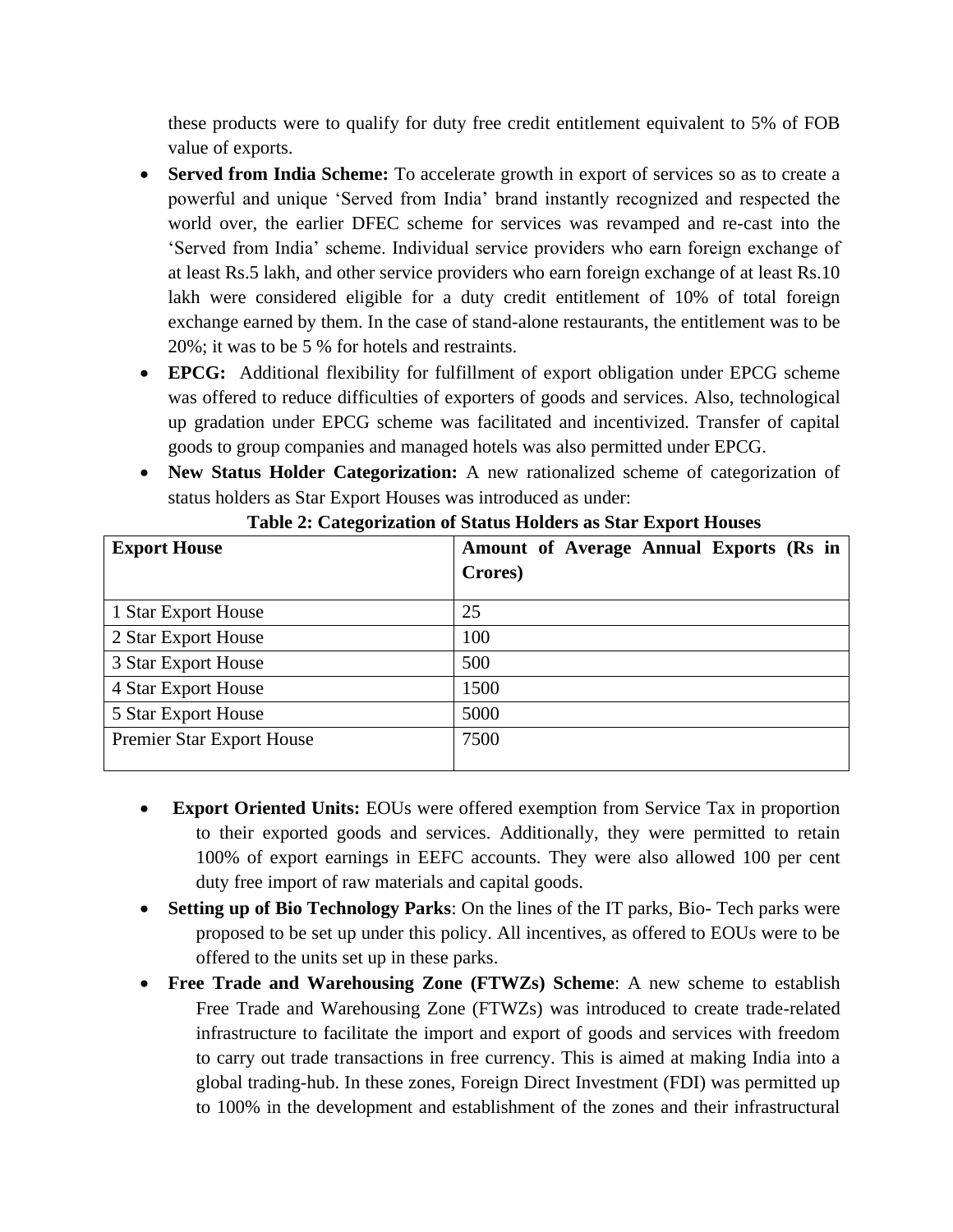facilities. Additionally, units in the FTWZs were to qualify for all other benefits as applicable for Special Economic Zones (SEZ) units.

## **4.3 Critical Evaluation**

The Foreign Trade Policy of this period has been criticized on the following grounds

- The policy was considered complex as far as charging tariffs at different rates is concerned. This in turn has an implication for procedural complexities and red tapism.
- Measures to promote export of manufacturers in the FTP were relatively few.
- Certain export promotion schemes were started during the period when India was facing an acute foreign competition. . These measures are no more required, but have continued indefinitely in time, due to pressure from certain exporters.
- Larger focus was on export promotion and not on the strengthing of the indigenous industries.

However, despite this criticism, the New FTP was extremely comprehensive and forward looking.

## **5. Foreign Trade Policy (2009-14)**

On August 27, 2009, the then, Minister of Commerce and Industry of India, Mr. Anand Sharma presented the five-year Foreign Trade Policy (FTP) for 2009-2014. Aiming to reverse contraction in exports for 10 consecutive months, the new FTP presented several measures to ensure a steady growth of the country's foreign trade.

## **5.1 Objectives**

Following were the objectives of the 2009-14 FTP:

- To arrest and reverse declining trend of exports of the country.
- To Double India's exports of goods and services by 2014.
- As a long term aim, to double India's share in global merchandise trade by 2020
- Simplification of application procedure
- To set strategies and policies to catalyze the country's exports' growth
- To encourage exports through a "mix of measures, including, fiscal incentives, institutional changes, procedural rationalization and efforts for enhance market access across the world and diversification of export markets.

## **5.2 What has been done?**

 **Expansion of Focus Market Scheme:** The FTP added 26 new markets to the Focus Market Scheme. Out of these 26 markets, 16 were the ones in Latin America and 10 in the Asia-Oceania region.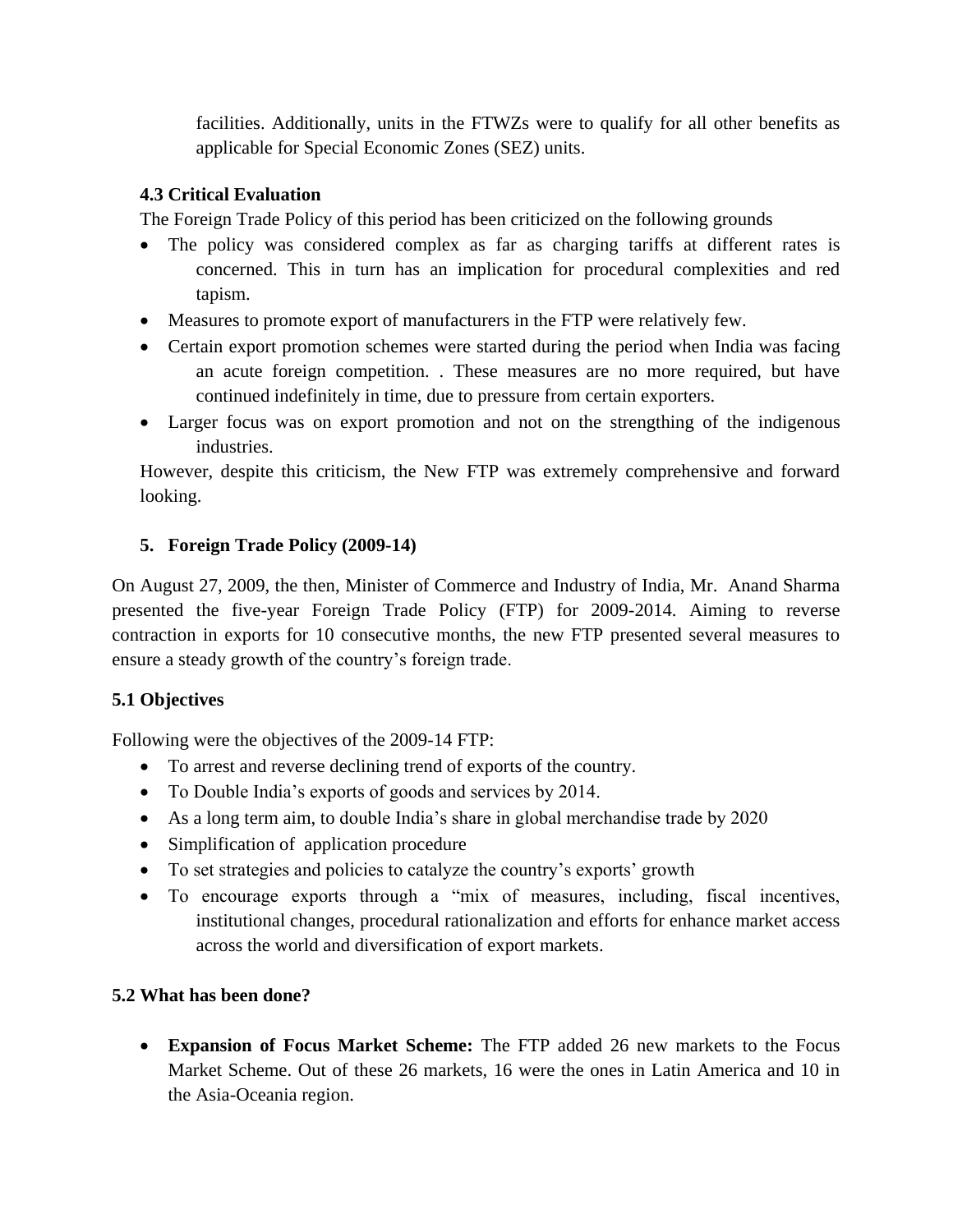- **Incentives under FMS and FPS:** Incentives under the Focus Market Scheme were raised from 2.5 per cent to 3 per cent; while those under the Focus Product Scheme were upgraded from 1.25 per cent to 2 per cent.
- **EPCG Scheme:** The FTP has allowed zero duty import of capital goods for engineering, basic chemicals, pharmaceuticals, apparels, textiles, handicraft and leather. This is aimed to fasten the process and pace of technology up gradation.
- **EOUs:** Export Oriented Units were allowed to sell products manufactured by them in Domestic Tariff Areas (DTAs) up to a limit of 90 per cent, instead of the existing limit of 70 per cent.
- **Thrust to Value Added Manufacturing**: In order to encourage Value Added Manufactured export, a minimum 15% value addition on imported inputs under Advance Authorization Scheme was prescribed in the FTP.
- **Flexibility to exporters:** Payment of customs duty for Export Obligation (EO) shortfall under Advance Authorization / DFIA / EPCG authorization was allowed by way of debit of Duty Credit scrips. Earlier the payment was allowed only in cash.

## **Simplification of Procedures**

Following measures were adopted to simplify the procedural formalities:

- Simplification of application and redemption procedures under the EPCG scheme
- Slashing of license fee (manual applications) from Rs. 1,50,000 to Rs. 1,00,000
- Slashing of license fee (automatic applications) from Rs. 50,000 to Rs. 75,000
- Adoption of Electronic Data Interface (EDA) system to facilitate electronic message exchange between customers and the DGFT.
- Increase in the number of samples allowed to exporters for duty free import from 15 to 60.

## **Sector Specific Measures**

## **Gems & Jewellery Sector**

To neutralize duty incidence on gold Jewellery exports, Duty Drawback on such exports was allowed. Additionally, a new facility to allow import on consignment basis of cut & polished diamonds for the purpose of grading/ certification purposes was introduced. Also, to promote export of Gems & Jewellery products, the 13 value limits of personal carriage were increased from \$ 2 million to US\$ 5 million in case of participation in overseas exhibitions. The limit in case of personal carriage, as samples, for export promotion tours, was increased from US\$ 0.1 million to US\$ 1 million.

**•** Agriculture Sector

to reduce transaction and handling costs, a single window system to facilitate export of perishable agricultural produce was introduced.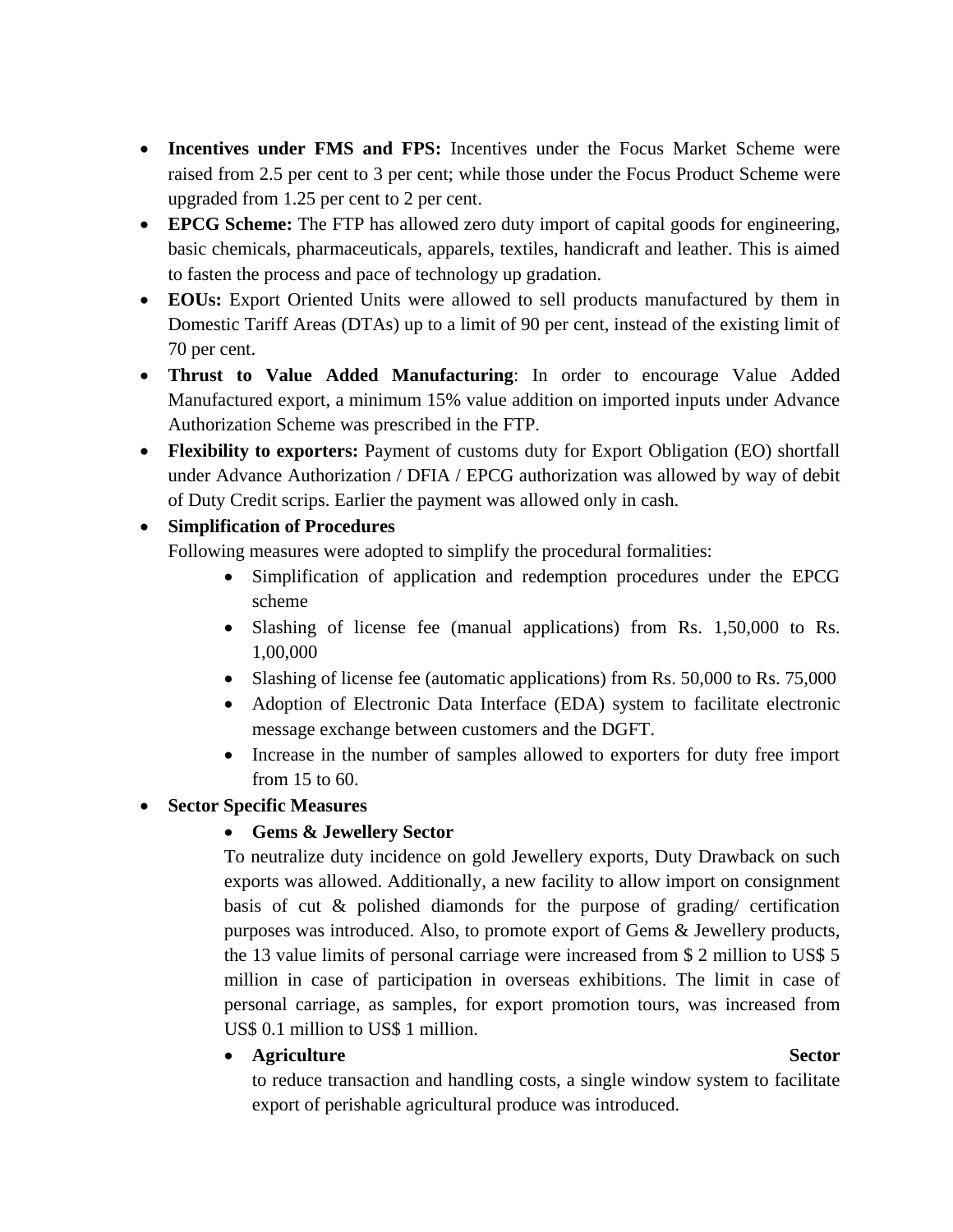## **•** Leather Sector

As regards to the leather sector, the FTP allowed re-export of unsold imported raw hides and skins and semi finished leather from public bonded ware houses, subject to payment of 50% of the applicable export duty

**Tea**

Minimum value addition under advance authorization scheme for export of tea, under the FTP was reduced from the existing 100% to 50%. Additionally, DTA sale limit of instant tea by EOU units was increased from 30% to 50%.

## **5.3 Criticism**

The Foreign Trade Policy of 2009-14 is however, not free from shortcomings. Apart from adding 26 countries under the FMS, the policy lacked an innovative approach altogether. SMEs account for a big share in the country's exports; they, however were not adequately provided financial and marketing assistance under the current scheme. The crises situation, post the global meltdown urged the need for a much higher financial and technical support to the exporters. The policy provided only minor tinkering and continuation.

## **6. Foreign Trade Policy (2015-2020)**

The Government of India announced the new foreign trade policy, covering the period from 2015 to 2020, on April 1, 2015

# **6.1 Vision and Mission**

The Vision of the Trade Policy is to make India a significant participant in the world trade by 2020. The mission and objectives include the ideology to make the country assume a position of leadership in the international trade. The Government of India aims to increase the exports of merchandise and services from \$465.9 billion in 2013-14 to approximately \$ 900 billion by 2019-20. Additionally, the policy aims to increase the country's share in the world exports from 2 per cent to 3.5 per cent.

# **6.2 Objectives**

- To provide a stable and sustainable policy environment for foreign trade.
- To link the rules and procedures with other initiatives like 'Make in India', 'Digital India' and 'Skills India'.
- To diversify India's exports.
- To provide a mechanism for regular appraisal in order to rationalize imports.
- To improve India's Balance of Payment position.
- To create architecture for India's global trade engagement with a view to expand and integrate markets, thereby augmenting the 'Make in India' initiative.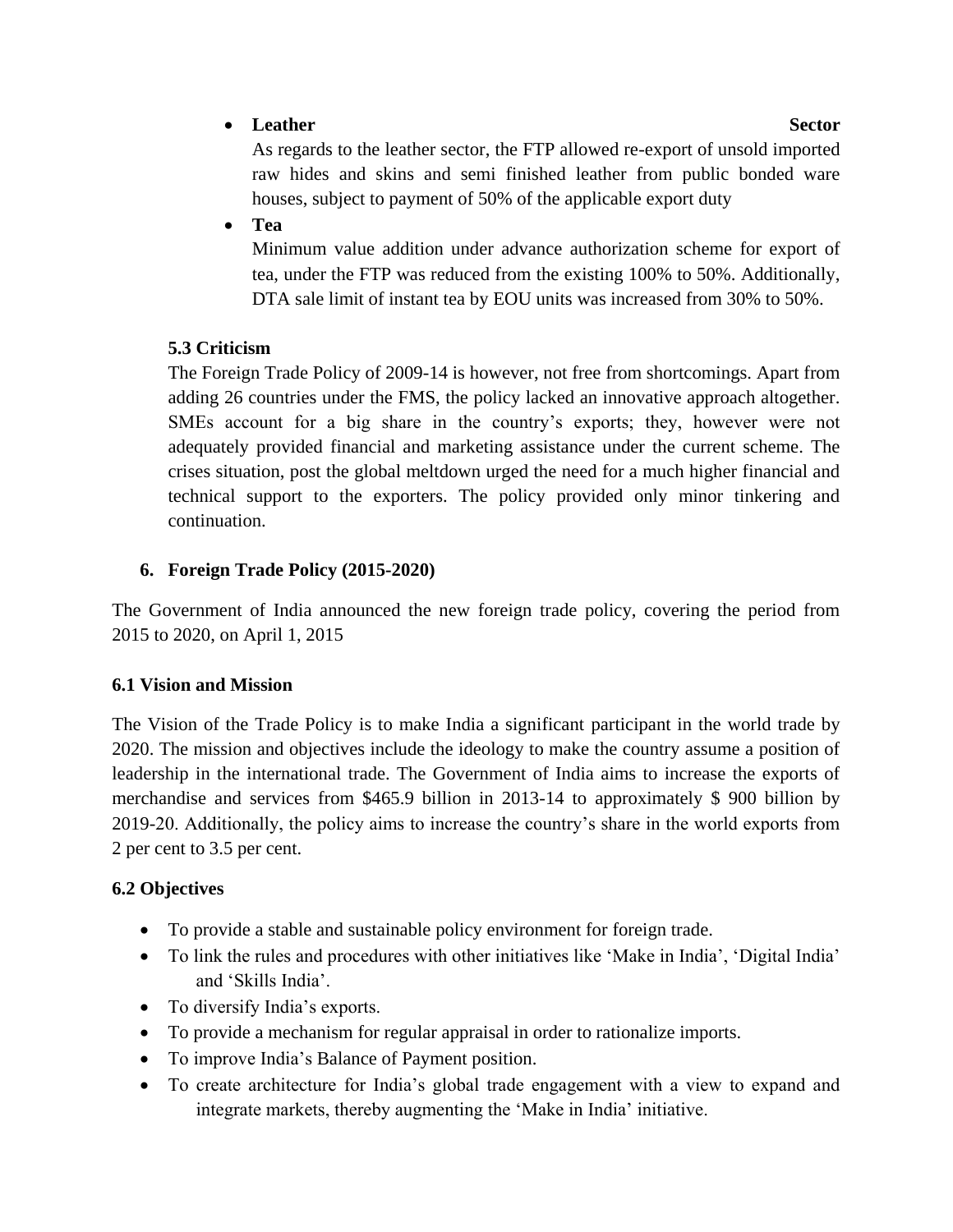### **6.3 Key Highlights**

#### **Merchandise Export from India Scheme: MEIS**

The FTP has introduced Merchandize Exports from India (MEIS) scheme to promote specific services for specific Markets Foreign Trade Policy. MEIS shall subsume existing schemes, viz. Focus Product Scheme, Market Linked Focus Product Scheme, Focus Market Scheme, Agri. Infrastructure Incentive Scrip.

#### **Service Export from India Scheme: SEIS**

SEIS shall be available to "Service Providers located in India" as against the existing Served Form India Scheme available to "Indian Service Providers"; and SEIS reward rates (3%/5%) specified for export of notified services and would be based on net foreign exchange earned.

### **Special Provisions applicable to MEIS and SEIS**

- o The duty credit scrips and the goods imported against these scrips will now be freely transferable;
- o The duty credit scrips can be used for payment of Customs duty, Excise duty, Service tax and fees for defaults relating to Advance Authorization; and
- o The benefit of MEIS and SEIS has been extended to units located in Special Economic Zones – This is a welcome step and is imperative to boost the SEZ sector.

## **Trade Facilitation and Ease of doing Business**

- o Under online filing of documents/applications and paperless trades in 24×7 environment, few important proposals provided are:
- o Development of an online procedure to upload digitally signed documents by Chartered Accountant/Company Secretary/Cost Accountant;
- o Creation of importer/exporter profile to eliminate repeated submission of copies of permanent records/documents (e.g. IEC, Manufacturing License, RCMC, PAN etc.) with each application; and

#### **Other Key Highlights**

- Export Obligation reduced from 90% to 75% for domestic procurement under EPCG scheme to boost the 'Make in India' initiative;
- 10% of the cases to be selected on random basis (per month) as a risk measurement initiative, where scrips have already been issued – This may lead to verification of original documents for detailed examination;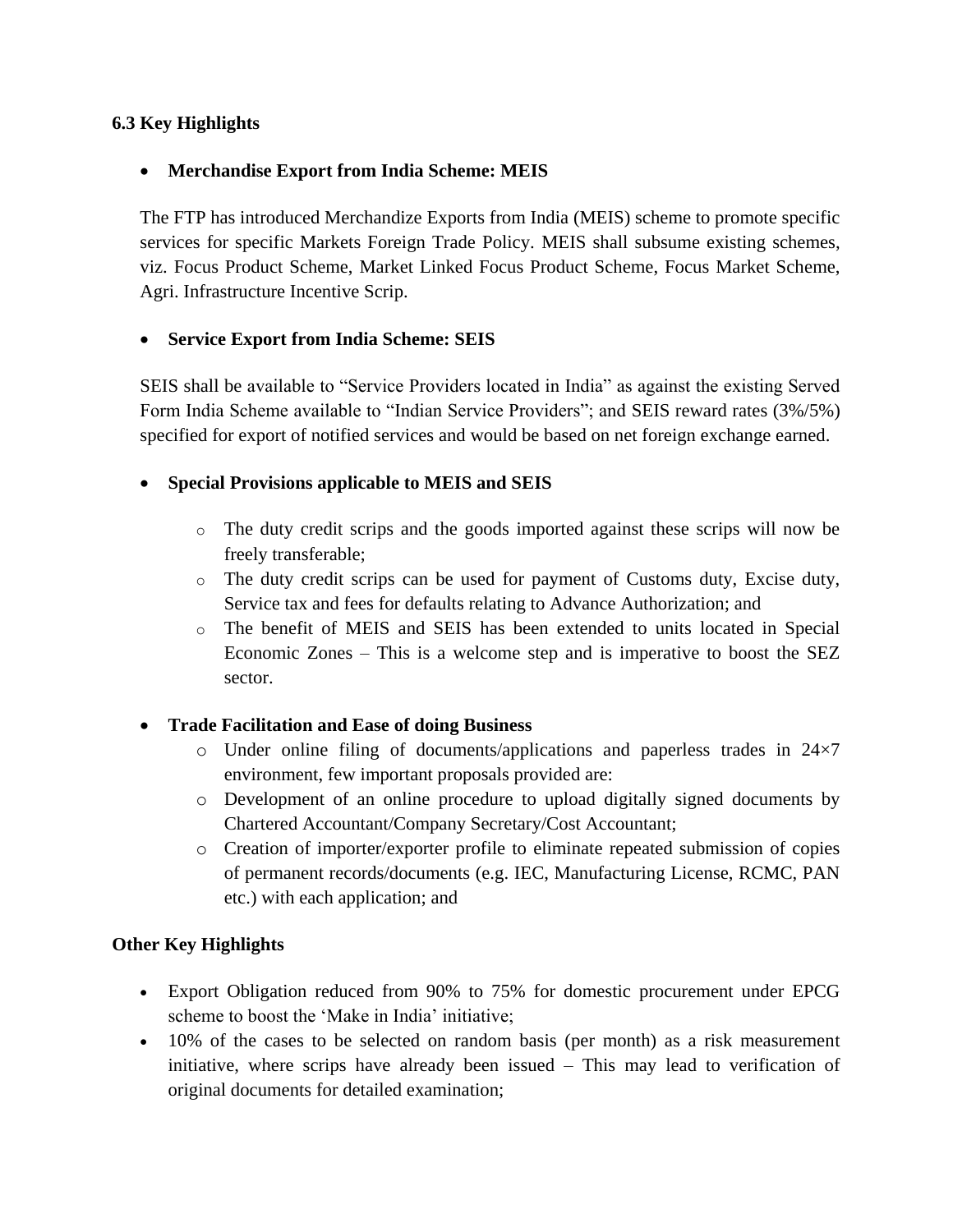- Directorate General of Foreign Trade (DGFT) to leverage information and have access to database of Central Board of Direct Taxes (for PAN)
- A new chapter introduced on 'Quality Complaints and Trade Disputes'.

### **6.4 What needs to be done?**

As per the new FTP, in order to achieve these objectives, the way forward measures require the flowing to be undertaken:

- Deepen and widen India's export basket
- Make efforts to reduce the cost of export credit
- Reduce transaction costs
- Incentivize potential winners
- Mainstream states and ministries in India's export strategy
- Rationalize tax incidence: introduce GST
- Improve India's export competitiveness
- Promote product standards, packaging and branding etc
- Promote and diversify service exports
- Improve infrastructure, for example ports, laboratories, facility centers etc

#### **6.5 Omissions in the FTP**

According to Rajiv Kumar (The Times of India, April 9, 2015), there are three major omissions in the FTP, 2015-20:

- Lack of policy for ramping up foreign tourism in which the country already is a poor performer.
- The MSME sector that produces 45 per cent of manufacturing output and 40 per cent of total export, receives only cursory treatments without any tangible steps to make it a part of the global value chain. The current FTP like the previous ones has lagged to adequately serve this sector.
- The FTP has also left untouched the large panoply of export promotion and facilitation of intuitions to augment the country's exports.

#### **Summary**

The [EXIM Policy of the](http://www.eximguru.com/exim/dgft/exim-policy/2008/default.aspx) country contains several policy measures and related decisions taken by the government (central) in the sphere of imports and exports to/from the country. In addition, it also describes the various [export promotion measures,](http://www.eximguru.com/exim/dgft/exim-policy/2008/chapter_3_promotional_measures.aspx) policies and procedures related thereto. With regards to the foreign trade policies in India, the year 1985 witnessed the first joint export and import policy in India. Historically, the year, 1990-91 is considered as a 'watershed' for FTPs. FTPs thereafter became more liberal